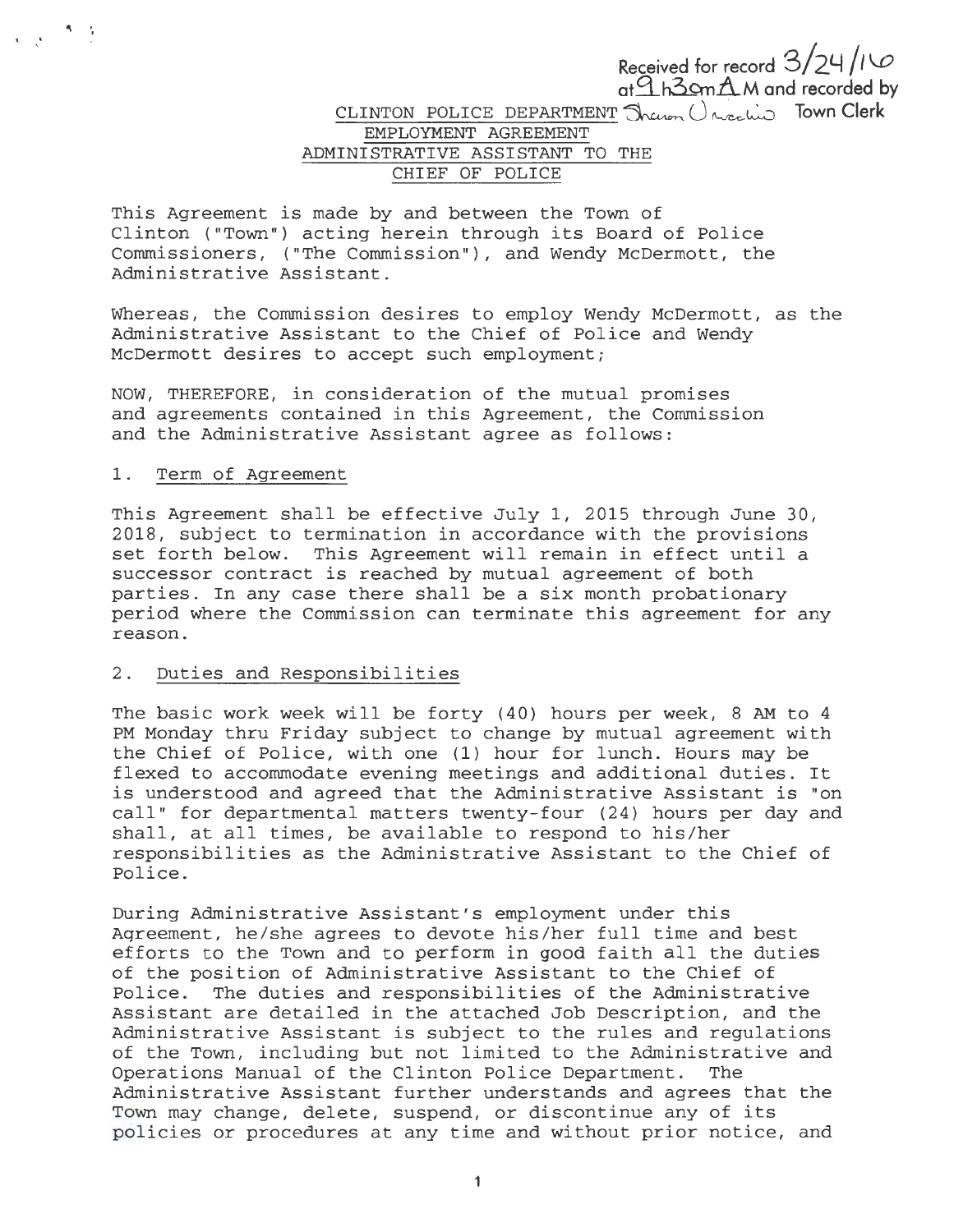that Employee's continuation of employment thereafter constitutes consent to any such action. Additionally, the Administrative Assistant acknowledges that the Town reserves the right to respond to specific situations in whatever manner it believes best serves the needs of the Town. Consequently, the Administrative Assistant recognizes that the Town's actions, from time to time, may vary from the attached policies and procedures, or any subsequent policies and procedures implemented.

### 3. Compensation

 $\label{eq:2} \frac{1}{\sqrt{2\pi}}\left(\frac{1}{\sqrt{2\pi}}\right)^{1/2}\frac{1}{\sqrt{2\pi}}\left(\frac{1}{\sqrt{2\pi}}\right)^{1/2}$ 

The annual salary for this year of this Agreement shall be 47,538.00. For the time period of this Agreement, any required adjustments to compensation shall be made retroactive to the applicable date, following approval of this Agreement by the Board of Selectmen.

### 4. Fringe Benefits

All fringe benefits will coincide with the Clinton Supervisory Employees Union contract unless otherwise stipulated below and as such may change from time to time.

### A. Life Insurance

The Town agrees to provide and pay the cost of life insurance for the Administrative Assistant as follows:

- 1. First year of employment: \$10,000 .
- 2. Second and subsequent years of employment: \$50,000.
- 3. At retirement the Town agrees to provide and pay the cost of life insurance for the Administrative Assistant in the amount of ten thousand dollars (\$10,000.00) of permanent insurance.

### B. Medical Insurance

- 1.The Town will provide coverage for the Administrative Assistant and his/her dependents under the same medical/dental/optical plans as offered to the Clinton Supervisory Employees Union members.
	- a. Contributions. The Administrative Assistant shall contribute, by payroll deduction, the same percentage as the Clinton Supervisory Employees Union members for the cost of medical/dental/ optical benefits.

1. Contributions toward medical, dental and optical benefits shall be made on a pre- tax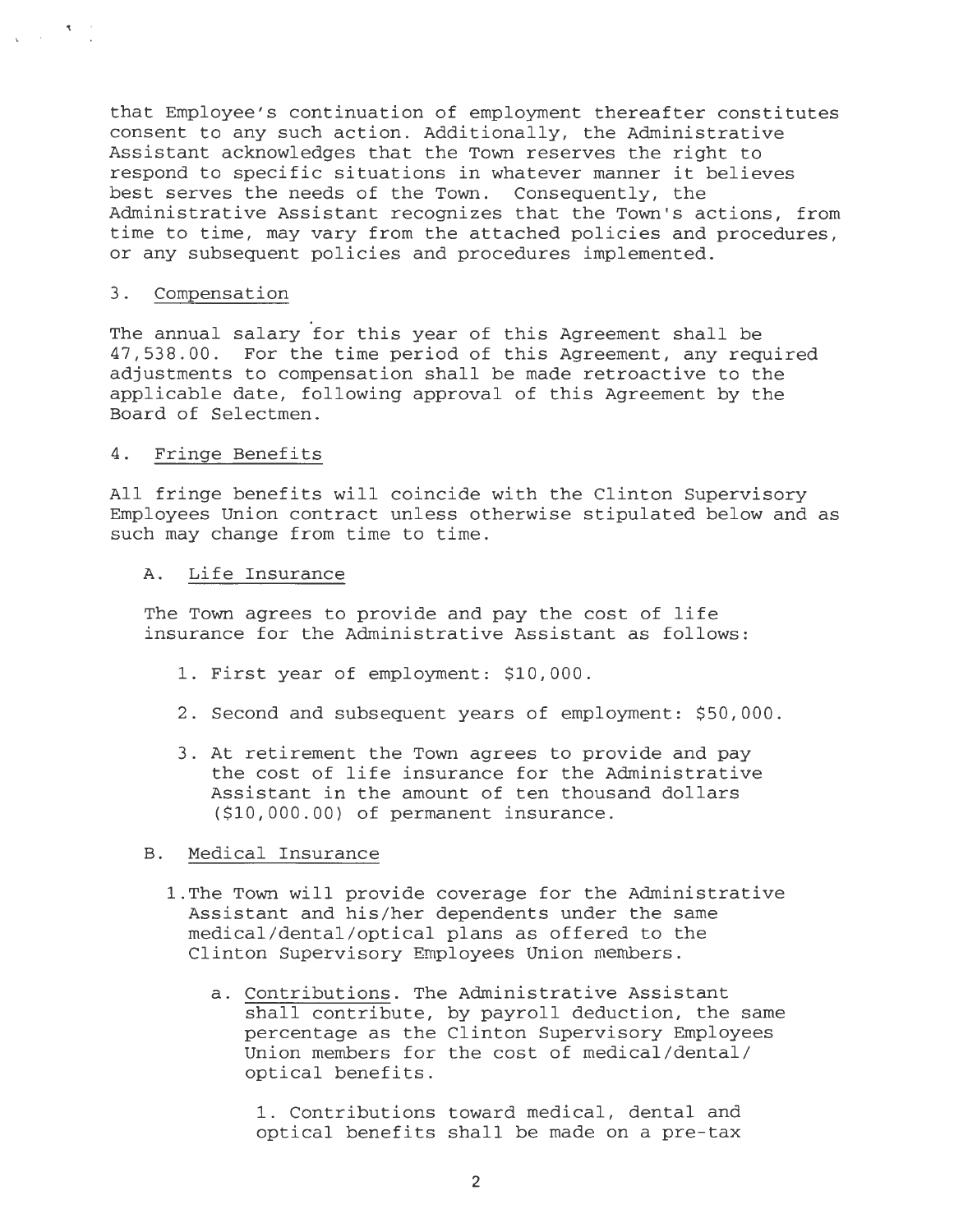basis, through the Town's Section 125 Plan.

- b. Change of Carriers. The Town may obtain medical/dental/optical benefit coverage substantially equivalent to or better than that provided, so long as there is no interruption in coverage.
- c. Waiver of Benefits. The Town will continue its practice of offering a waiver of insurance to all eligible employees.

#### C. Holidays

l.The following days shall be considered holidays:

| New Year's Day         | Labor Day              |
|------------------------|------------------------|
| Martin Luther King Day | Columbus Day           |
| Presidents Day         | Veteran's Day          |
| Good Friday            | Thanksgiving Day       |
| Memorial Day           | Day after Thanksgiving |
| Independence Day       | Day before Christmas   |
|                        |                        |

Christmas Day

#### D. Vacation

The Administrative Assistant shall receive three (3) week's vacation annually on July  $1^{st}$ , however the first years vacation will be prorated at one week for each four months worked or part thereof. All vacation time taken by the Administrative Assistant shall be with advance notice to and approval of the Chief of Police. At least two weeks notice is required for vacation of more than three days unless otherwise agreed by the Chief.

In the event the Administrative Assistant does not take all of his/her allotted vacation time for a particular contract year, she may request approval of the Chief to carry over one (l)week vacation to the next year. In no event shall the total accumulation of vacation exceed ten (10) days plus the current year's vacation.

The Administrative Assistant may at his/her option, return to the Town any unused vacation time for cash payment at the current rate, but not to exceed five (5) days per annum, subject to approval by the Chief.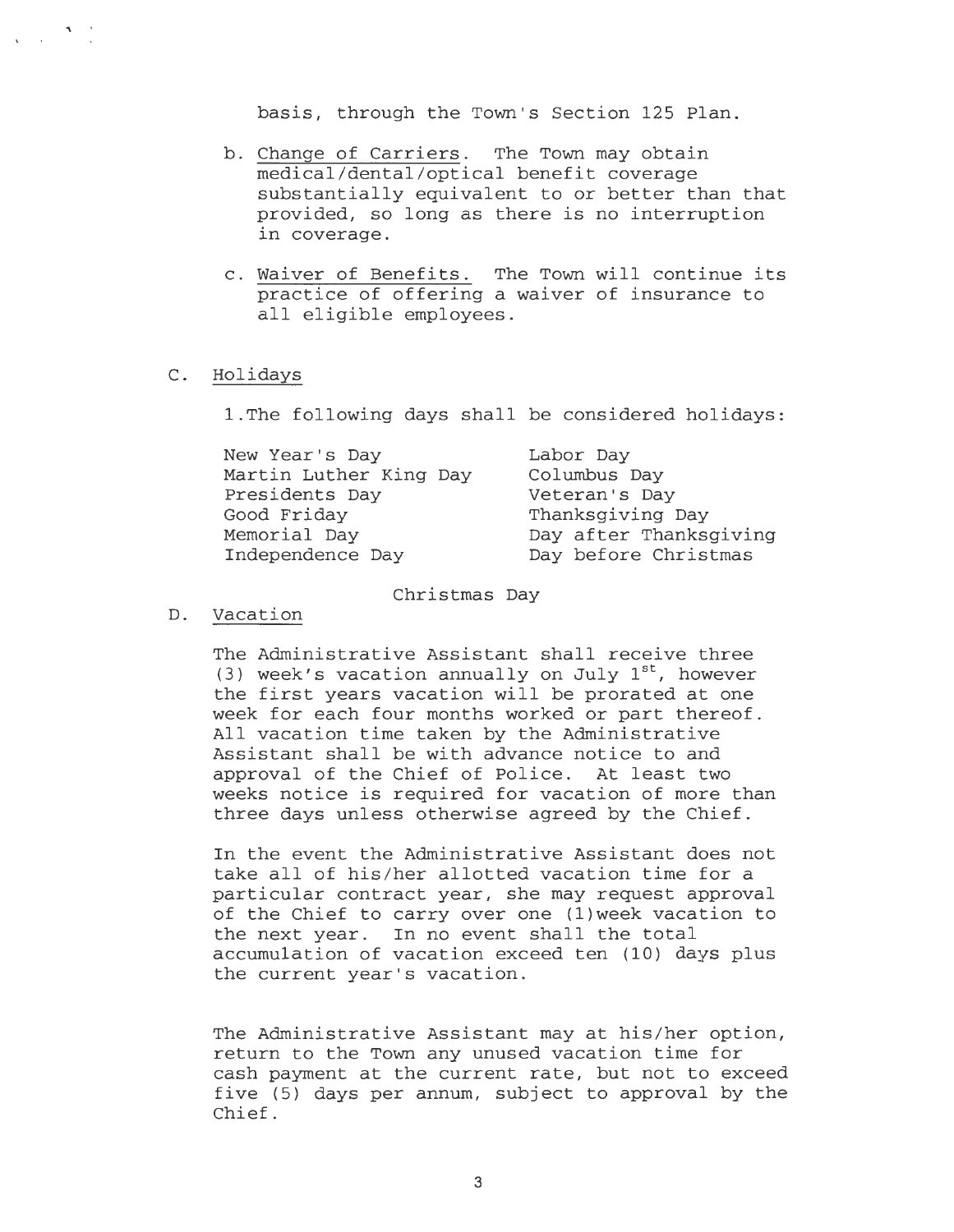#### E. Sick Leave

 $\mathbf{v}$ 

The Administrative Assistant shall accrue sick leave at the rate of one (1) day per completed calendar month of service. Sick leave shall be cumulative to a maximum of one hundred seventy (170) days.

Sick leave may be used for personal illness or nonservice connected injury. Whenever the Administrative Assistant has been absent from work for three (3) consecutive work days due to illness, the Chief may request a medical certificate of sickness, including examination of the Administrative Assistant by the department's designated physician.

Fifty percent of the amount of unused accumulated sick leave will be converted into cash, not to exceed seventy five days (75) and remitted subject to tax deductions, to the Administrative Assistant or his/her estate under the following circumstances:

- 1. In the event of death.
- 2. In the event the Administrative Secretary applies for and is approved for retirement.

#### F. Personal Leave Days

The Administrative Assistant shall be entitled to three (3) personal leave days in each fiscal year. These days may be utilized for any personal business upon approval of the Chief. Personal leave days are not cumulative.

### G. Funeral Leave

The Administrative Assistant shall be granted the same number of funeral days as provided to the Clinton Supervisory Employees Union.

## H. Pension

The Administrative Assistant shall be covered by the provisions of the Connecticut Municipal Employees Retirement System (CMERS) in accordance with its eligibility requirements.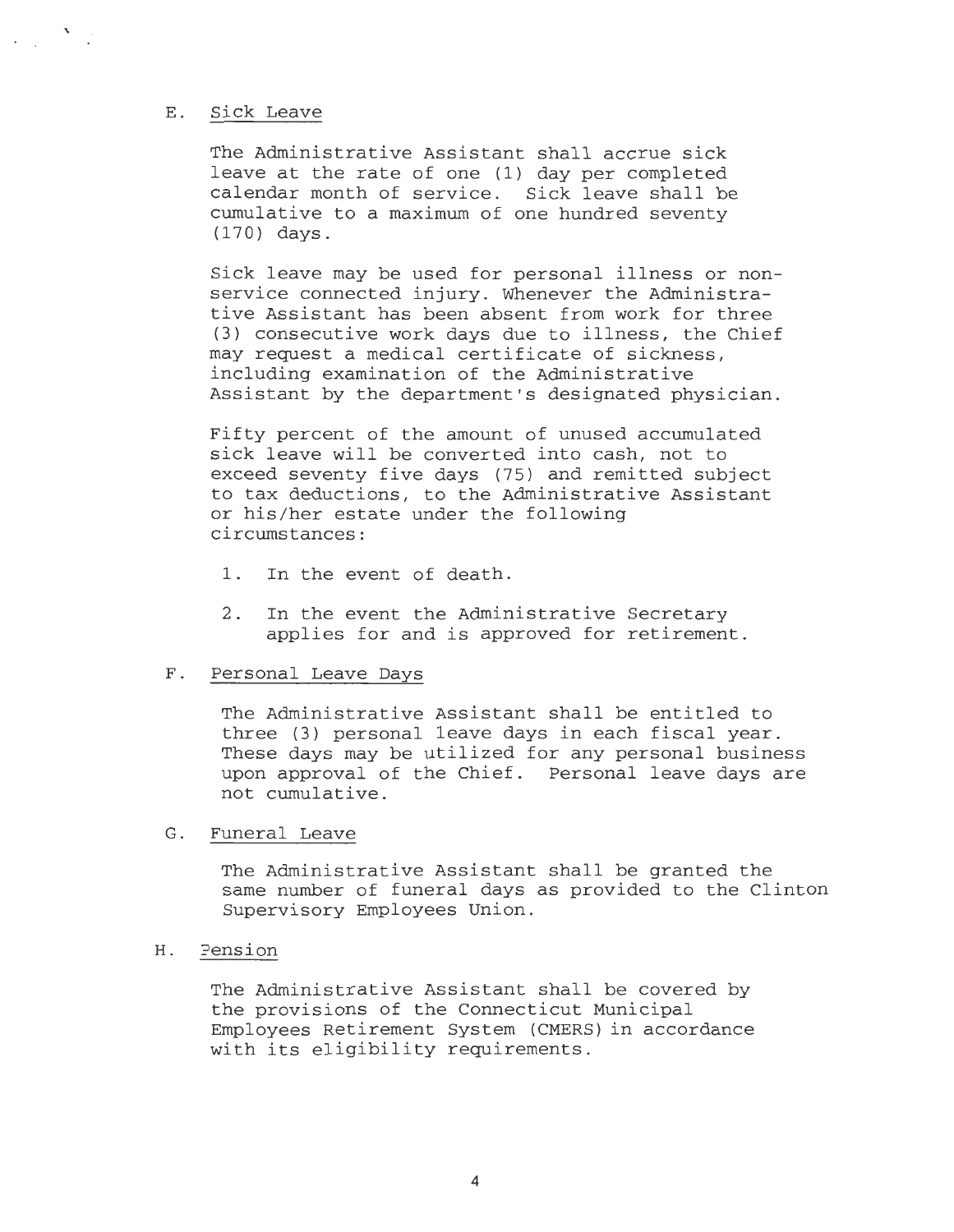### I. Retirement

Medical Benefits Upon Retirement. The Town shall make available to the Administrative Assistant upon retirement the same medical and benefit coverage in effect at his/her retirement providing he/she pays one hundred percent (100%) of the premiums.

The rates offered to the employee will be the Town rate when the employee reaches the age of 62 and/or up to 65. After the age of 65 the Town will no longer make such administration of the medical benefit plan available.

The Administrative Assistant shall receive Major Medical insurance upon retirement until age 65 at the Town's expense.

#### J. General Provisions

The Commission shall periodically review the above fringe benefits and make such adjustments as may be appropriate in light of such factors as the benefits accorded to other Town employees.

#### 5. Death

Upon the death of the Administrative Assistant, unless his/her employment shall have been previously terminated, the Administrative Assistant 's beneficiary, and if none, his/her estate, shall, within sixty (60) days after his/her death, be paid all salary and accrued but unused vacation.

#### 6. Termination

The parties may terminate this Agreement at any time by mutual agreement.

The Administrative Assistant may terminate this Agreement by resigning, with as much notice as possible and in no event, less than thirty (30) days notice of resignation.

The Commission may discharge the Administrative Assistant for cause after a hearing before the Commission. Cause shall include, but not necessarily be limited to, the following:

A. Conviction of a felony.

B. Offensive, indecent or abusive conduct towards the public, superiors, or co-workers.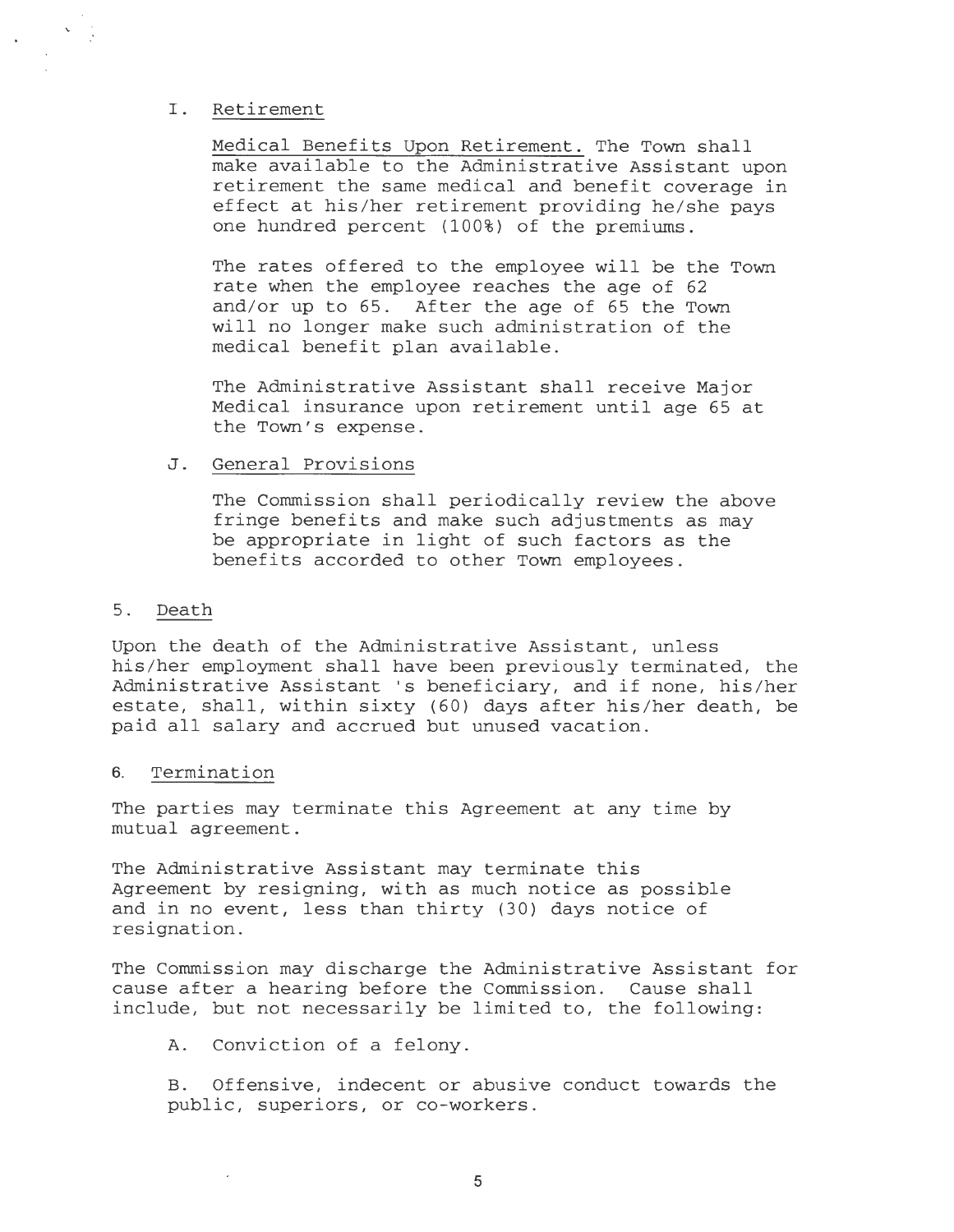C. Two (2) successive unsatisfactory annual performance evaluations .

D. Theft, willful neglect or misuse of any fund, property, equipment, material or supplies .

E. Absence without leave for five (5) or more working days or failure to return to duty within five (5) working days following authorized leave .

F. Intoxication while on duty or use of illegal drugs.

G. Egregious and/or repeated neglect of duty.

H. Insubordination.

I. Physical or mental disability which prevents the Administrative Assistant from carrying out the duties of his/her position.

#### 7. Arbitration

Any controversy, claim or breach arising out of or relating to this Agreement shall initially be submitted for settlement to the Board of Police Commissioners. If the Administrative Assistant is not satisfied with the decision of the Board of Police Commissioners, which decision shall be rendered within thirty (30) calendar days from the date of submission of the controversy, then the Administrative Assistant may submit the controversy, claim, or breach issue to an arbitrator selected pursuant to the rules then pertaining to the American Arbitration Association .

Arbitration shall take place in accordance with the rules of the American Arbitration Association. The decision of the arbitrator shall be final and binding upon all parties provided it does not contravene the specific terms of the Agreement.

The arbitrator shall be limited to the express terms of this Agreement and shall not have the power to modify, amend, or delete any terms or provisions of this Agreement.

The costs of the arbitration, including the cost of the arbitrator and all other costs relating to the services and proceedings, shall be borne by the Town.

### 8. Indemnification

The Town shall defend, save harmless, and indemnify the employee against any tort, professional liability claim or demand or other legal action, whether groundless or otherwise, arising out of an